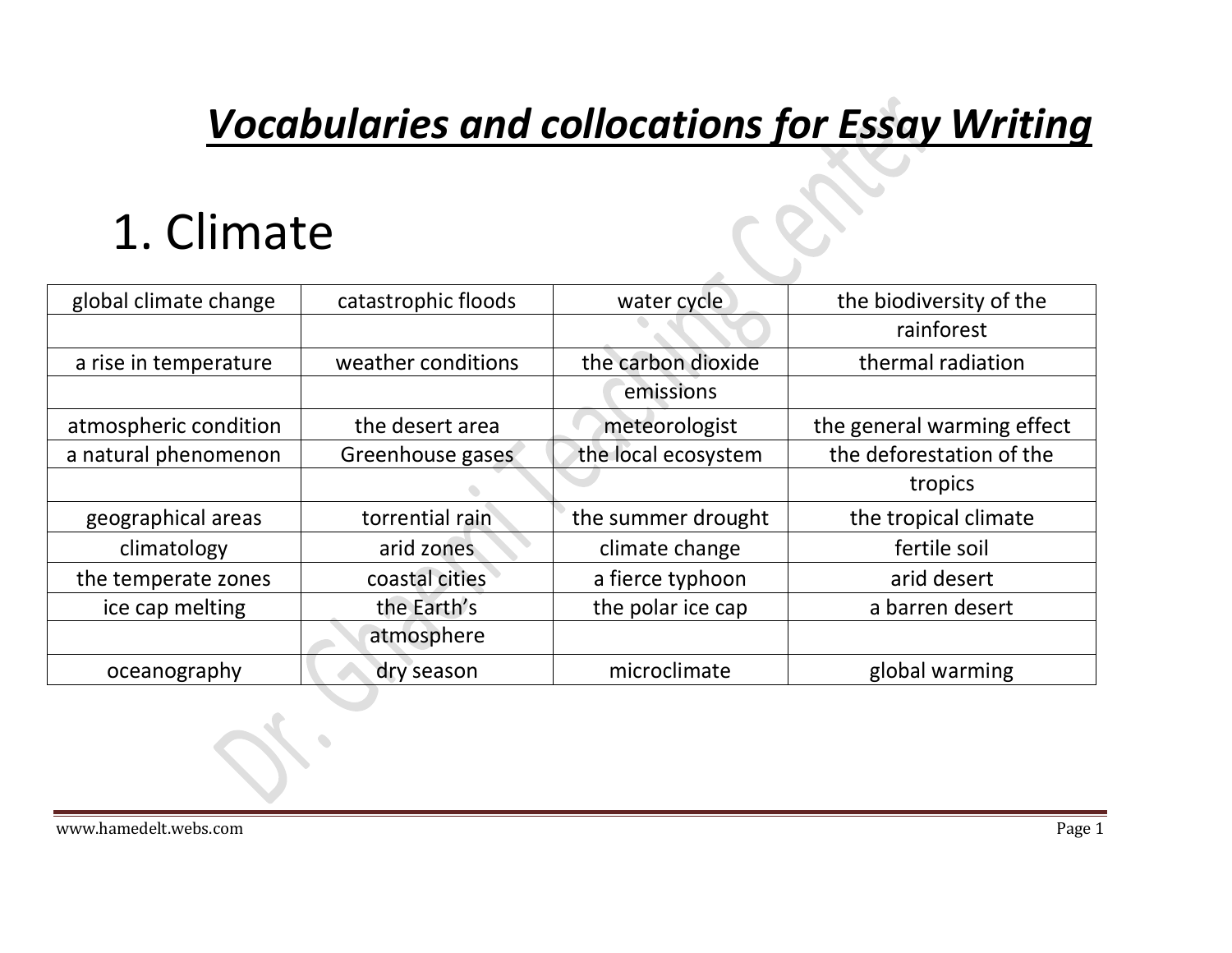# 2. Environment

| endangered species   | a powerful earthquake | the Earth's natural   | environmental         |
|----------------------|-----------------------|-----------------------|-----------------------|
|                      |                       | resources             | protection            |
| protected species    | global warming        | environmental         | environmental         |
|                      |                       | protection            | degradation           |
| rare species         | total extinction      | eco-friendly products | marine ecosystems     |
| extinct species      | natural calamity      | an environmental      | a serious             |
|                      |                       | hazard                | environmental         |
|                      |                       |                       | challenge             |
| air pollution        | nature conservation   | a natural hazard      | the protection of the |
|                      |                       |                       | environment           |
| marine pollution     | environmental         | environmental         |                       |
|                      | damage                | regulations           |                       |
| industrial pollution | acid rain             | a conservation area   |                       |
| Coastal erosion      | the protection of the | a natural disaster    |                       |
|                      | environment           |                       |                       |

 $\sum_{i=1}^{n}$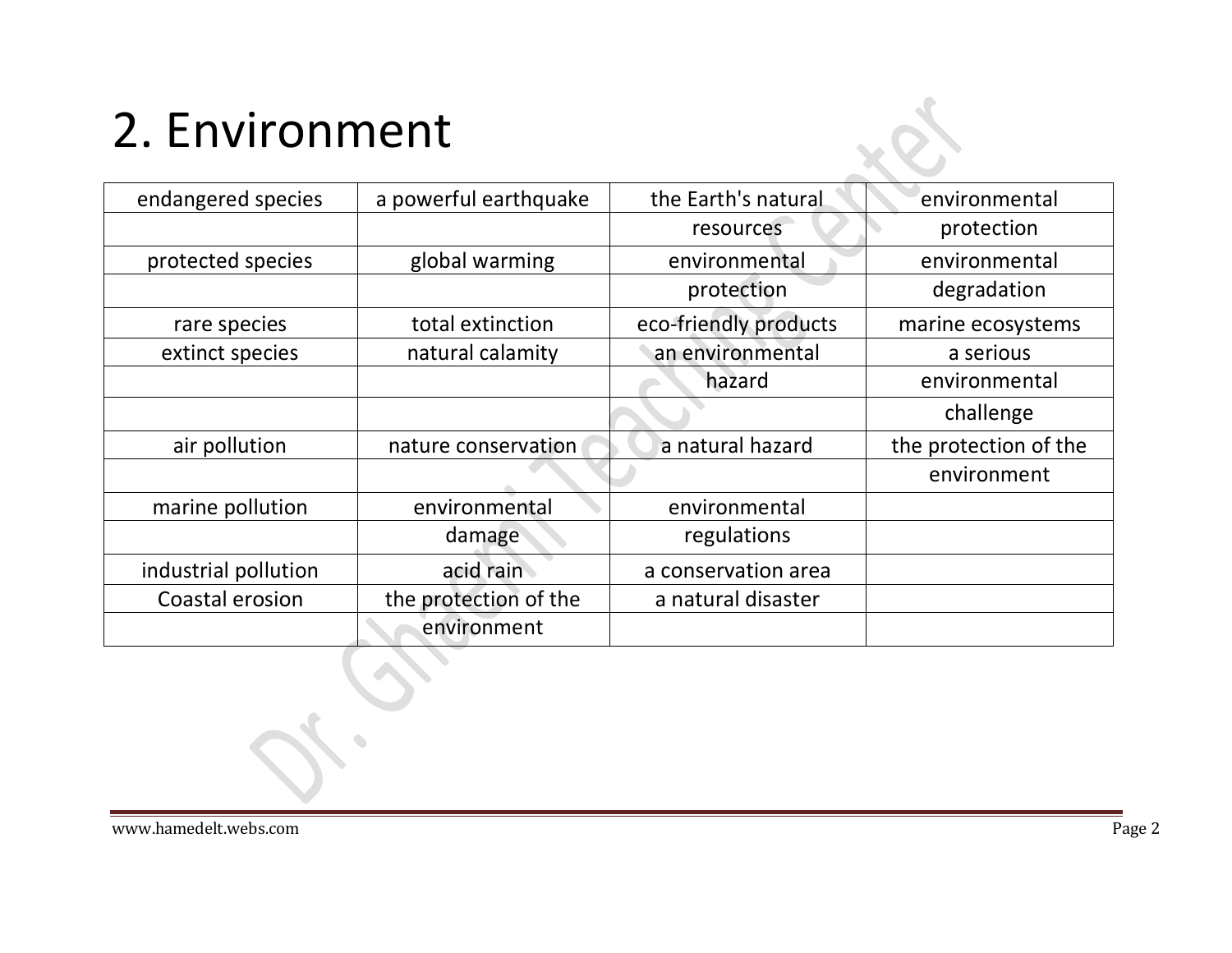# 3. Pollution

| radioactive           | carbon monoxide      | a high standard of   | greenhouse effect  |
|-----------------------|----------------------|----------------------|--------------------|
| contamination         |                      | cleanliness          |                    |
| trash                 | carbon dioxide       | the health hazard    | nuclear energy     |
|                       | emissions            |                      |                    |
| air/water/soil        | public transport     | The human disease    | solar energy       |
| pollution             |                      |                      |                    |
| industrial pollution  | natural resources    | a harmful substance  | alternative energy |
| a source of pollution | fossil fuels         | electrical equipment | clean energy       |
| marine pollution      | lethal dioxin        | public systems       | energy supplies    |
| environmental         | The polluted streets | tainted food         | renewable energy   |
| pollution             |                      |                      | sources            |
| solar panel           | polluted             | The tainted places   | renewable resource |
|                       | air/water/rivers     |                      |                    |
| solar power           | renewable energy     | energy production    | renewable energy   |
|                       | sources              |                      |                    |
| car exhaust fumes     | a smoky atmosphere   | black smoke          |                    |

 $\bullet$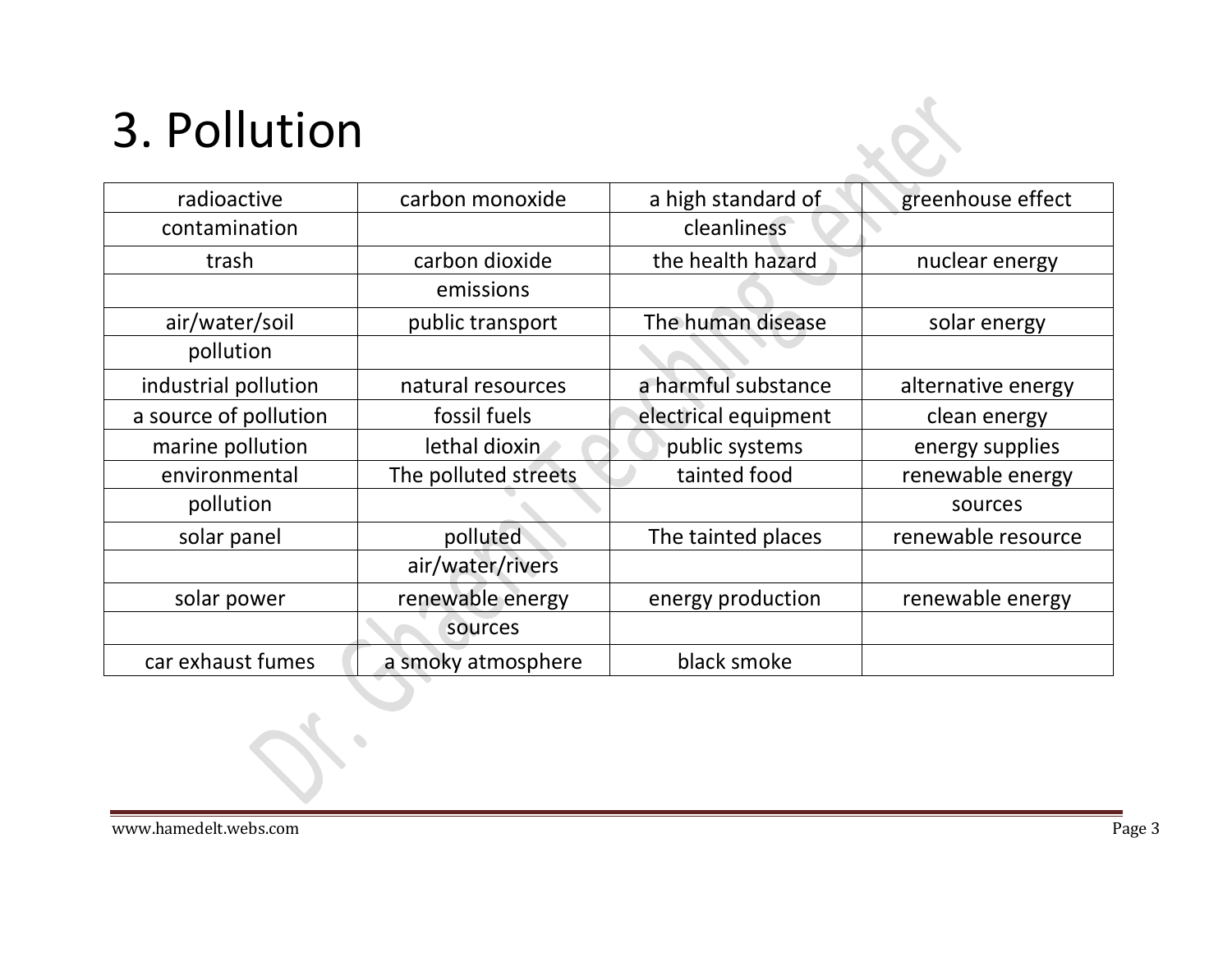#### 4. Transportation

| public transport           | private transport  | motorway traffic | private cars       |
|----------------------------|--------------------|------------------|--------------------|
| road transport             | a green fuel       | bus/rail/airline | electric cars      |
|                            |                    | passengers       |                    |
| rail transport             | the traffic police | a passenger ship | the road transport |
|                            |                    |                  | industry           |
| air transport              | a traffic jam      | a railway bridge | public safety      |
| the transport system       | local traffic      | a road bridge    |                    |
| transportation costs       | safety regulations | the pedestrian   |                    |
|                            |                    | direction        |                    |
| traffic restraint policies | road safety        | a clean fuel     |                    |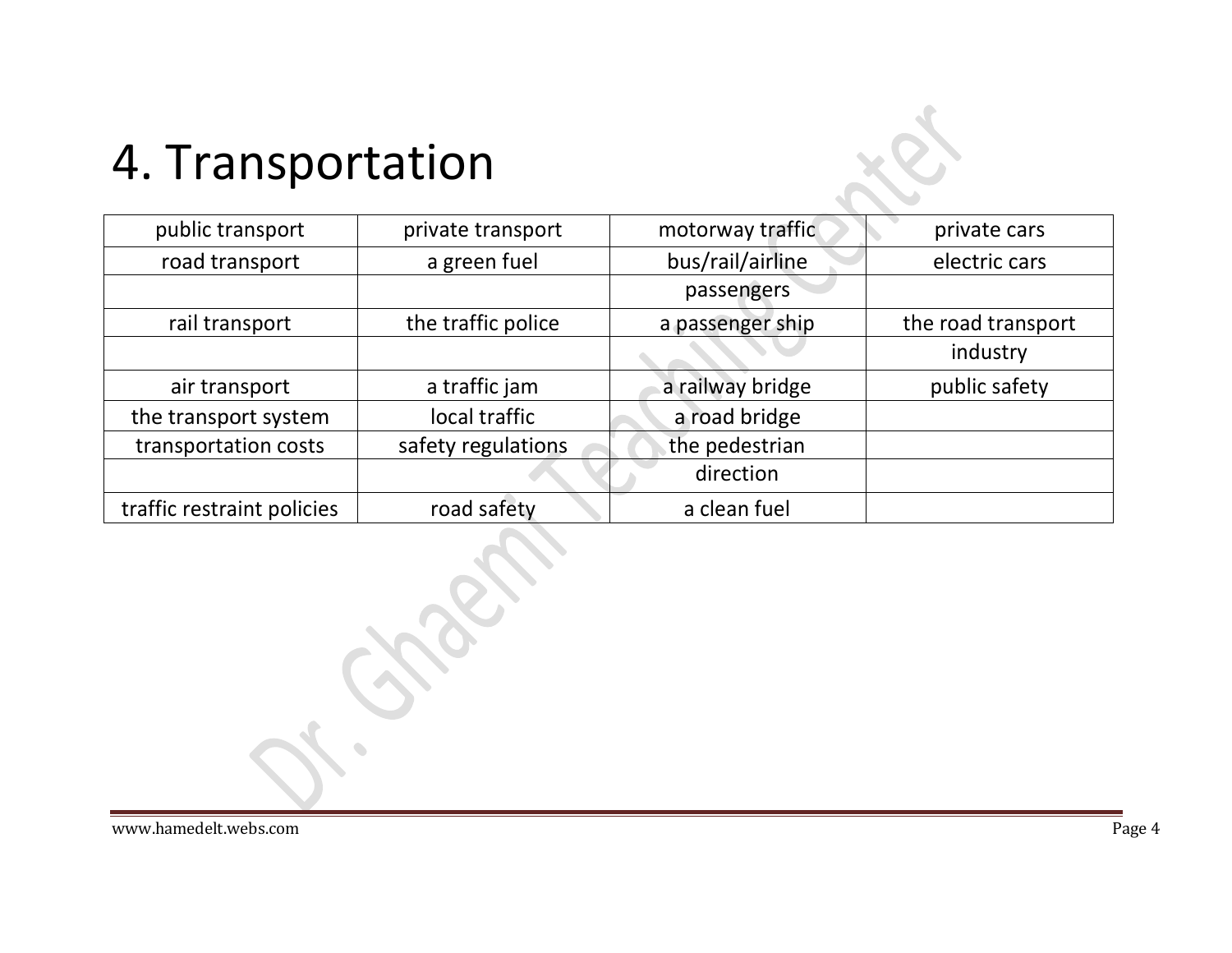# 5. Education

| presentation         | a university degree   | mental capability       | private education     |
|----------------------|-----------------------|-------------------------|-----------------------|
| practical skills     | effective learning    | elites                  | academic study        |
| performance          | limited knowledge     | focus of attention      | academic career       |
| homework assignment  | long-term memory      | lecture notes           | academic research     |
| giving feedback      | independent study     | comprehensive           | theoretical knowledge |
|                      |                       | school                  |                       |
| educational          | the school curriculum | perfectly fair          | school science        |
| achievement          |                       |                         |                       |
| examination results  | source of information | functionally illiterate | advanced tuition      |
| fair test            | head teacher          | traditional method      | learning environment  |
| written tests        | educational           | overall score           | short-term memory     |
|                      | development           |                         |                       |
| training course      | subconscious mind     | brilliant student       | general knowledge     |
| pupil performance    | teaching methods      | agile mind              | vast knowledge        |
| assessment process   | the course syllabus   | well-educated           | intellectual ability  |
| classroom activities | academic success      | continuous              | natural ability       |
|                      |                       | assessment              |                       |
| research field       | academic performance  | assessment methods      | an intensive course   |
| vast subject         | academic              | examination booklet     | education reform      |
|                      | qualifications        |                         |                       |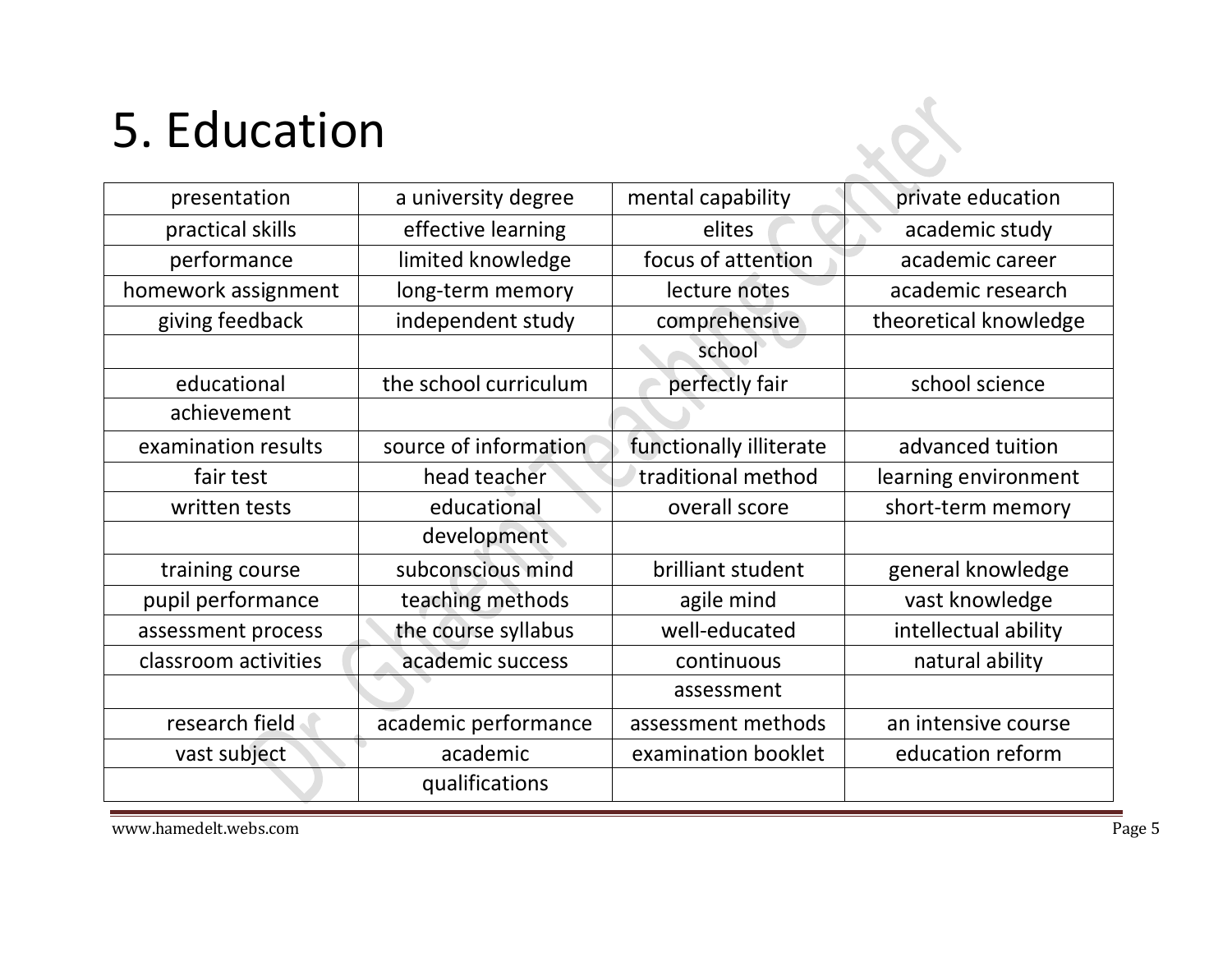| oral exam        | compulsory education | foreign students  | creative imagination  |
|------------------|----------------------|-------------------|-----------------------|
| under evaluation | formal education     | Improving         | necessary information |
|                  |                      | knowledge         |                       |
| mental ability   | high grade           | modern method     | average score         |
| multiple choice  | Student's motivation | reliable method   | college course        |
| questions        |                      |                   |                       |
| natural talent   | effective system     | human capability  |                       |
| well-rounded     | effects of stress    | equal opportunity |                       |
| graduates        |                      |                   |                       |

 $\bullet$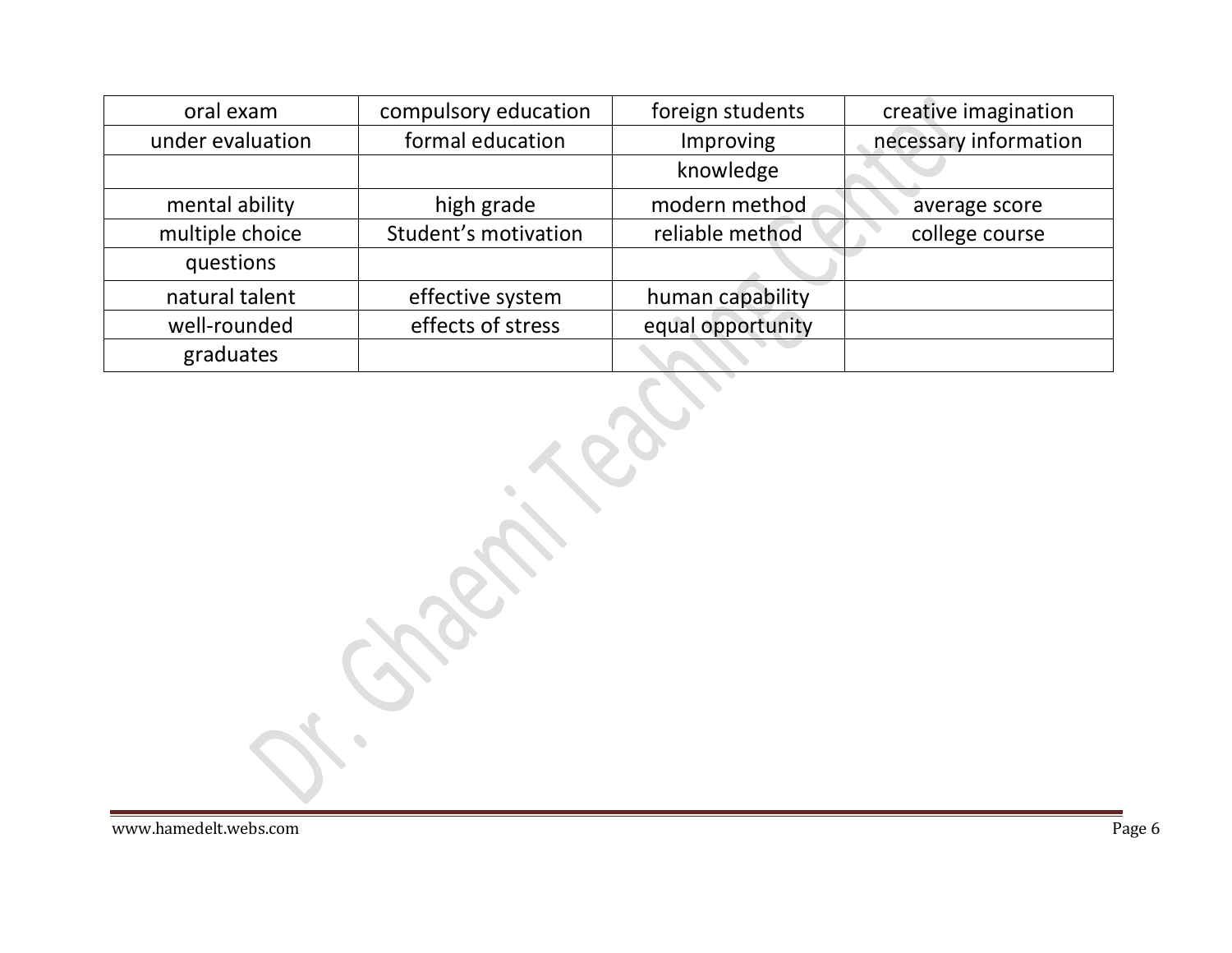# 6. Old play

| the traditional stories | Greek myths       | the theatre          | an old well-known |
|-------------------------|-------------------|----------------------|-------------------|
|                         |                   |                      | story             |
| folklore                | a piece of music  | oral history         | magical events    |
| an ancient custom       | a memorable       | classical literature | historical events |
|                         | performance       |                      |                   |
| the old legend          | live performances | a narrative poem     | a costume drama   |
| live performance art    | art class         | historical novels    | playwright        |

#### 7. Motivation

| source of inspiration  | lack motivation    | ambitious person            | a mentalistic       |
|------------------------|--------------------|-----------------------------|---------------------|
|                        |                    |                             | perspective         |
| increasing willingness | eagerness          | a strong motive             | a stimulus          |
| the ultimate goal      | mental stimulation | <b>Rational motivations</b> | best endeavors      |
| major success          | an overwhelming    | the promotion               | The fear of failure |
|                        | desire             |                             |                     |

 $\bullet$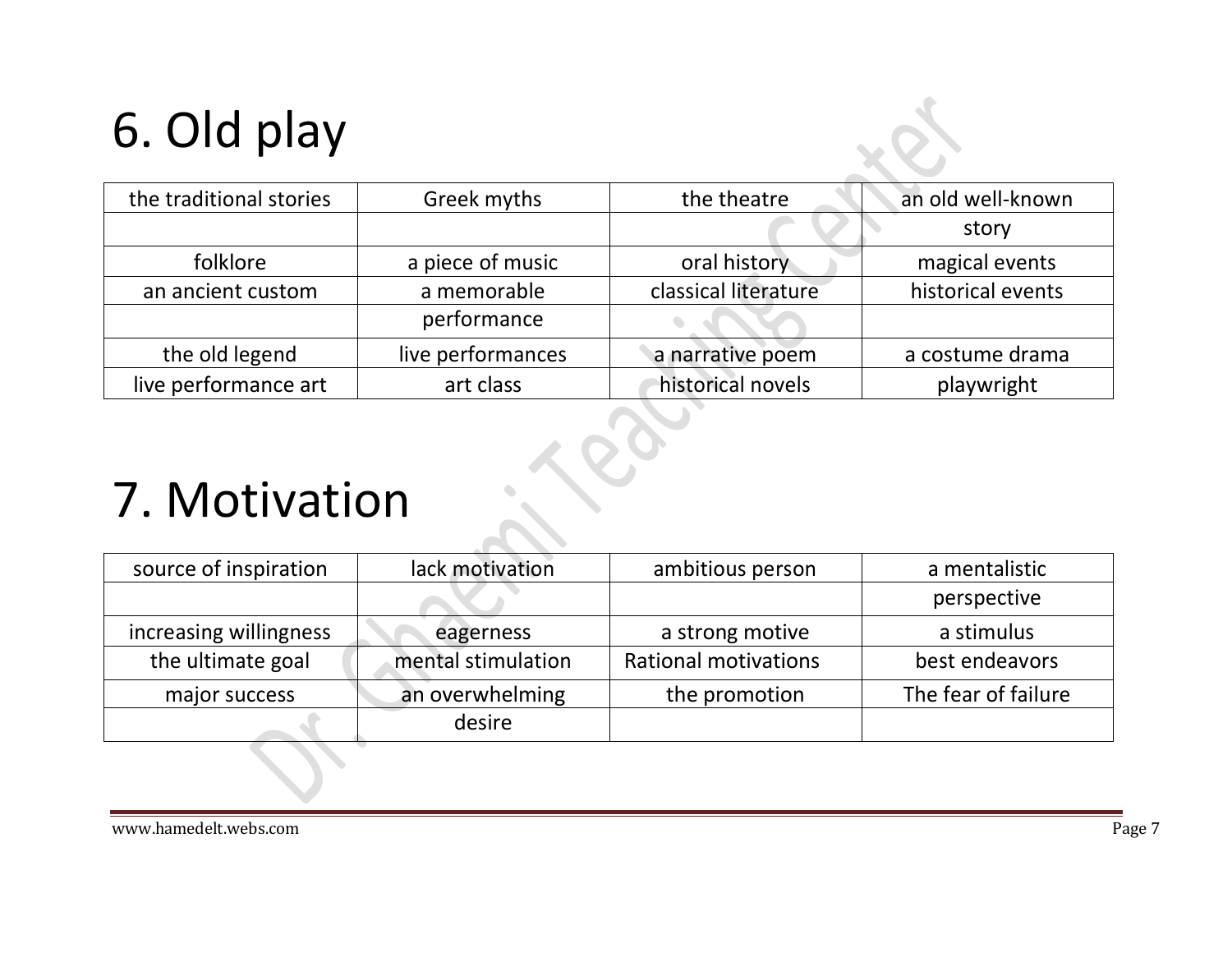# 8. Language

| a foreign language    | pronunciation          | linguistic change      | a means of expression |
|-----------------------|------------------------|------------------------|-----------------------|
| native dialect        | a foreign accent       | official language      | literature            |
| an English teacher    | essential vocabulary   | modern languages       | language barrier      |
| A dead language       | native tongue          | the lingua franca      | foreign tourists      |
| language skills       | a powerful speech      | an official language   | phraseology           |
| Conversation          | linguistic abilities   | a common language      | written language      |
| the slang term        | a bilingual dictionary | linguistic development | improving             |
|                       |                        |                        | communication skills  |
| talker                | a multilingual         | a regional accent      | spoken language       |
|                       | phrasebook             |                        |                       |
| English grammar       | bilingual education    | social conventions     |                       |
| a telephone interview | monolingual speakers   | language learning      |                       |

 $\bullet$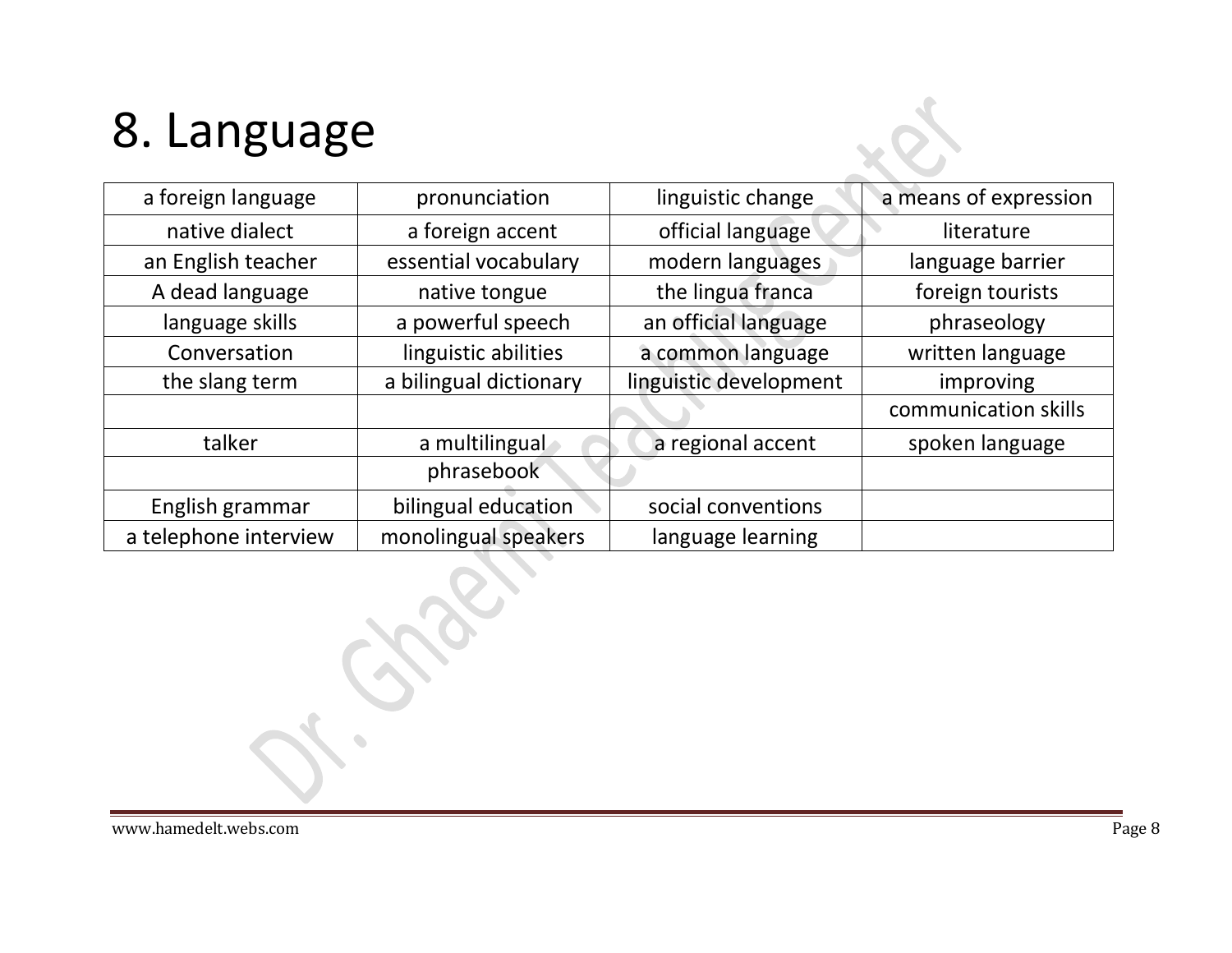#### 9. Law

| 9. Law               |                      |                     |                        |
|----------------------|----------------------|---------------------|------------------------|
| tough regulations    | drug offenders       | guilty conscience   | the local authority    |
| crime prevention     | a punishable act     | an innocent person  | the death penalty      |
| the existing         | terrorist violence   | a criminal court    | an immediate ban       |
| legislation          |                      |                     |                        |
| strict rules         | civil law            | moral corruption    | legal responsibilities |
| legal advice         | international law    | cultural norms      | criminal offence       |
| heavy fines          | unlawful activities  | criminal justice    | a reformed criminal    |
|                      |                      | system              |                        |
| a financial penalty  | a court order        | blind obedience     | a criminal conviction  |
| an international ban | court judgment       | inappropriate       | state legislatures     |
|                      |                      | behavior            |                        |
| a violent crime      | an innocent victim   | juvenile crime      | the trial judge        |
| criminal behavior    | a jury's verdict     | physical violence   | abnormal behavior      |
| condemned prisoners  | a defence lawyer     | racial harassment   | criminal law           |
| court action         | pickpockets          | street crime        | violent acts           |
| an international ban | corporal punishment  | antisocial behavior | a ruthless criminal    |
| social norms         | a court ruling       | traffic warden      | standards of behavior  |
| misbehavior          | life imprisonment    | a criminal lawyer   | drug smuggling         |
| killer instinct      | identity theft       | an unwritten rule   | a crime deterrent      |
| a death sentence     | a long jail sentence | safety rules        | human behavior         |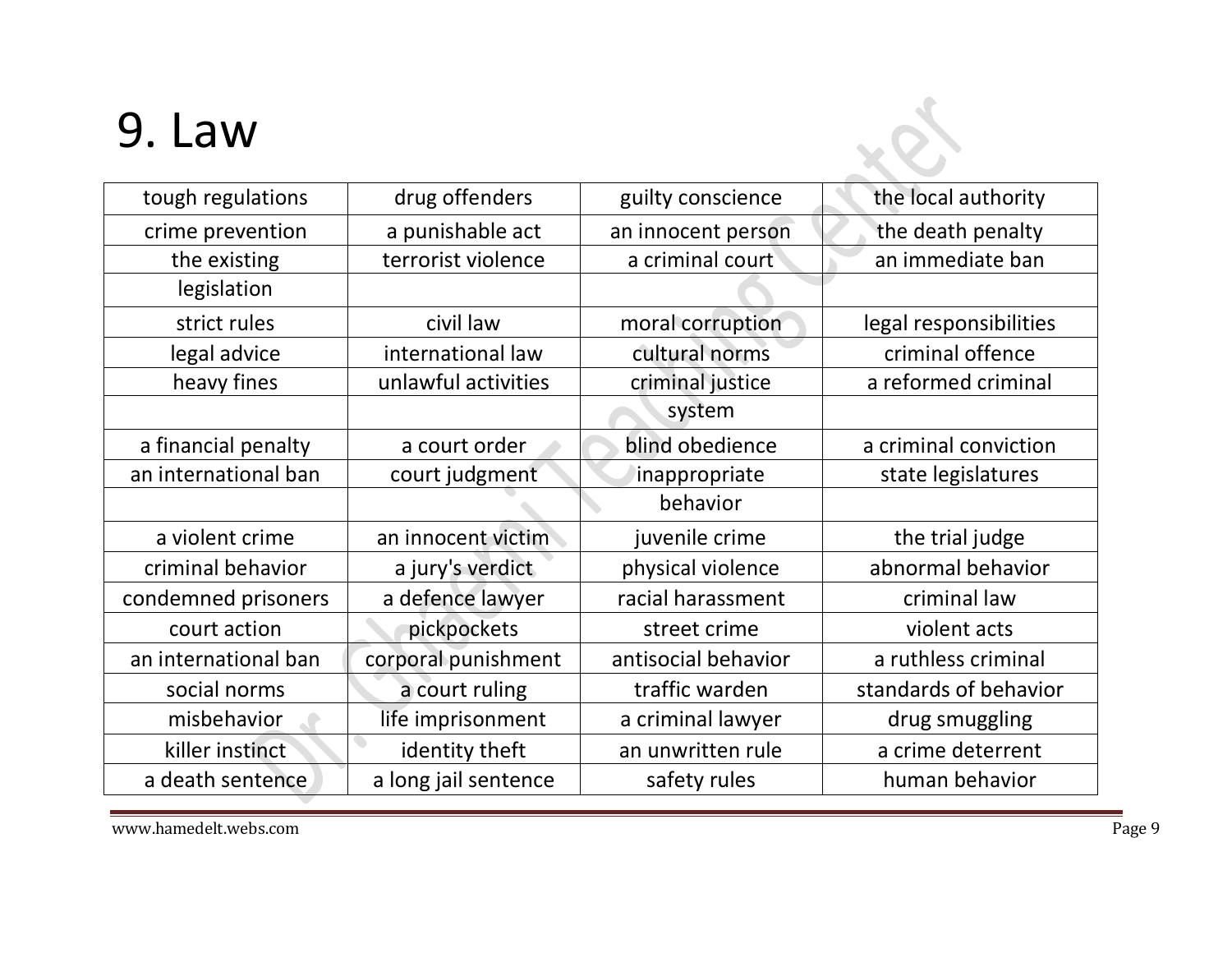| illegal act         | the brutal murder | absolute obedience |  |
|---------------------|-------------------|--------------------|--|
| severe restrictions | civil vandalism   | cybercrime         |  |

# 10. Children

| 10. Children            |                        |                      |                      |
|-------------------------|------------------------|----------------------|----------------------|
| local kids              | child abuse            | physical punishment  | a single parent      |
| behavior problems       | violent acts           | stepfather           | television character |
| Personal responsibility | a healthy infant       | adoptive parents     | parental             |
|                         |                        |                      | responsibilities     |
| a terrible temper       | sibling rivalry        | obedience            | Violent behavior     |
| a small child           | a calm manner          | an obedient child    | Mass media           |
| parenting skills        | normal growth          | a computer game      | young children       |
| a deprived childhood    | misbehavior            | a child's linguistic | intellectual growth  |
|                         |                        | development          |                      |
| family home             | character traits       | a gifted child       | child's personal     |
|                         |                        |                      | growth               |
| street children         | a kindergarten teacher | child's temperament  | dependent children   |
| adoptive mother         | inherited traits       | an adopted child     | a newborn child      |
| polite conversation     | a very close           | a screaming baby     | emotional growth     |
|                         | relationship           |                      |                      |
| child development       | nursery school         | toddlers             |                      |

www.hamedelt.webs.com Page 10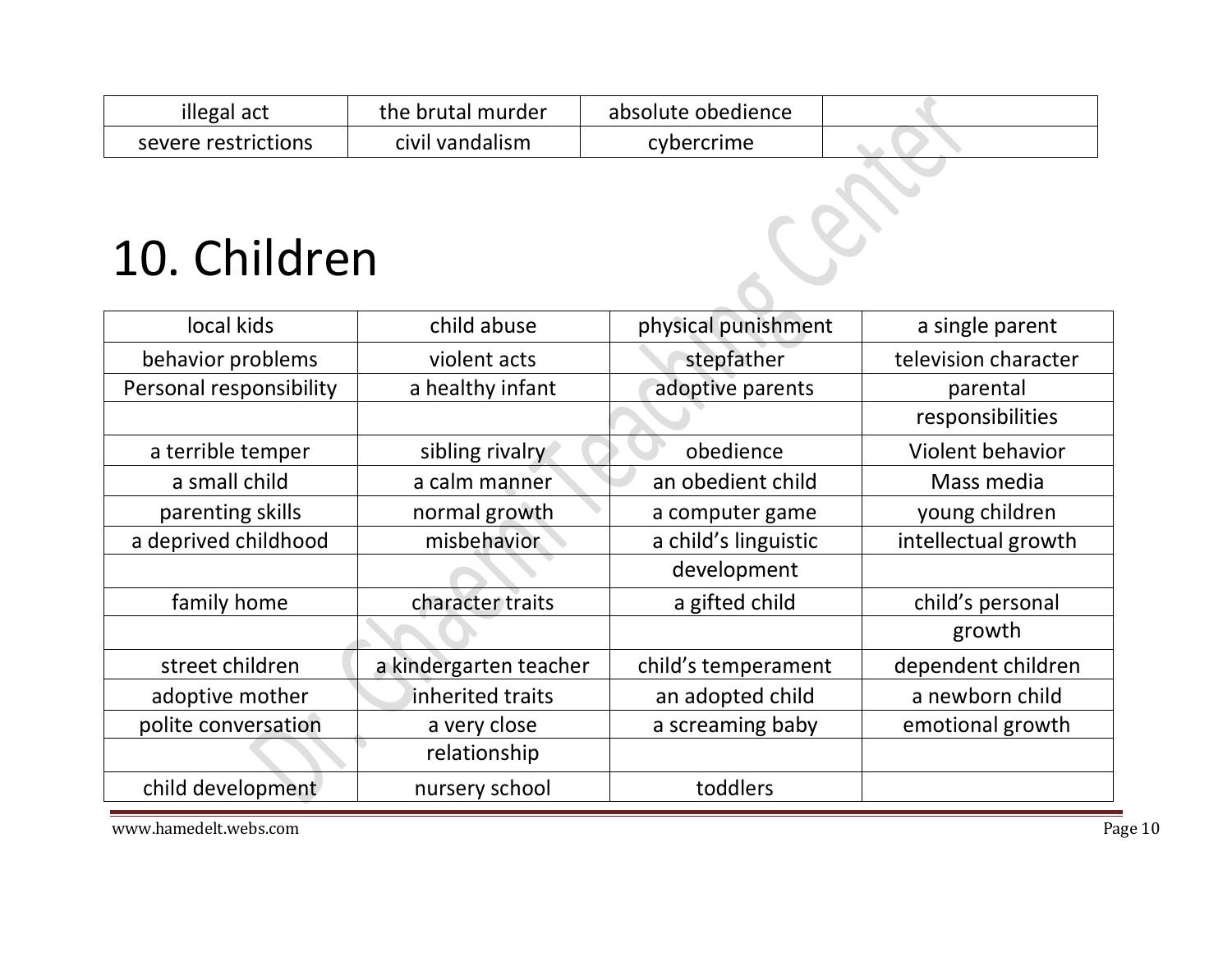| toy cars       | a positive role model | child labor |  |
|----------------|-----------------------|-------------|--|
| 11. Youngsters |                       |             |  |

| a lavish lifestyle  | The younger           | source of inspiration | real heroes    |
|---------------------|-----------------------|-----------------------|----------------|
|                     | generation            |                       |                |
| Mass media          | a sporting celebrity  | a favorable attitude  | juvenile crime |
| Adolescents         | a youth group         | vulnerable youngsters | fans           |
| teenagers           | the young people      | followers             | a huge impact  |
| the wrong direction | a positive role model | personalities         | teens          |

O

 $\bullet$ 

#### 12. Space

| space exploration    | a space program       | the lunar gravity      | mission control         |
|----------------------|-----------------------|------------------------|-------------------------|
| the Milky Way        | nearby galaxies       | the lunar surface      | mysterious space flight |
| a satellite          | spaceman              | spacecraft             | a telecommunications    |
| communications       |                       | management             | satellite               |
| company              |                       |                        |                         |
| the planetary system | a rocket launcher     | space capsule          | the distant stars       |
| gravitational fields | <b>NASA</b>           | space shuttle          | astronauts              |
| the Earth's gravity  | a Jupiter space probe | the aerospace industry | space rocket            |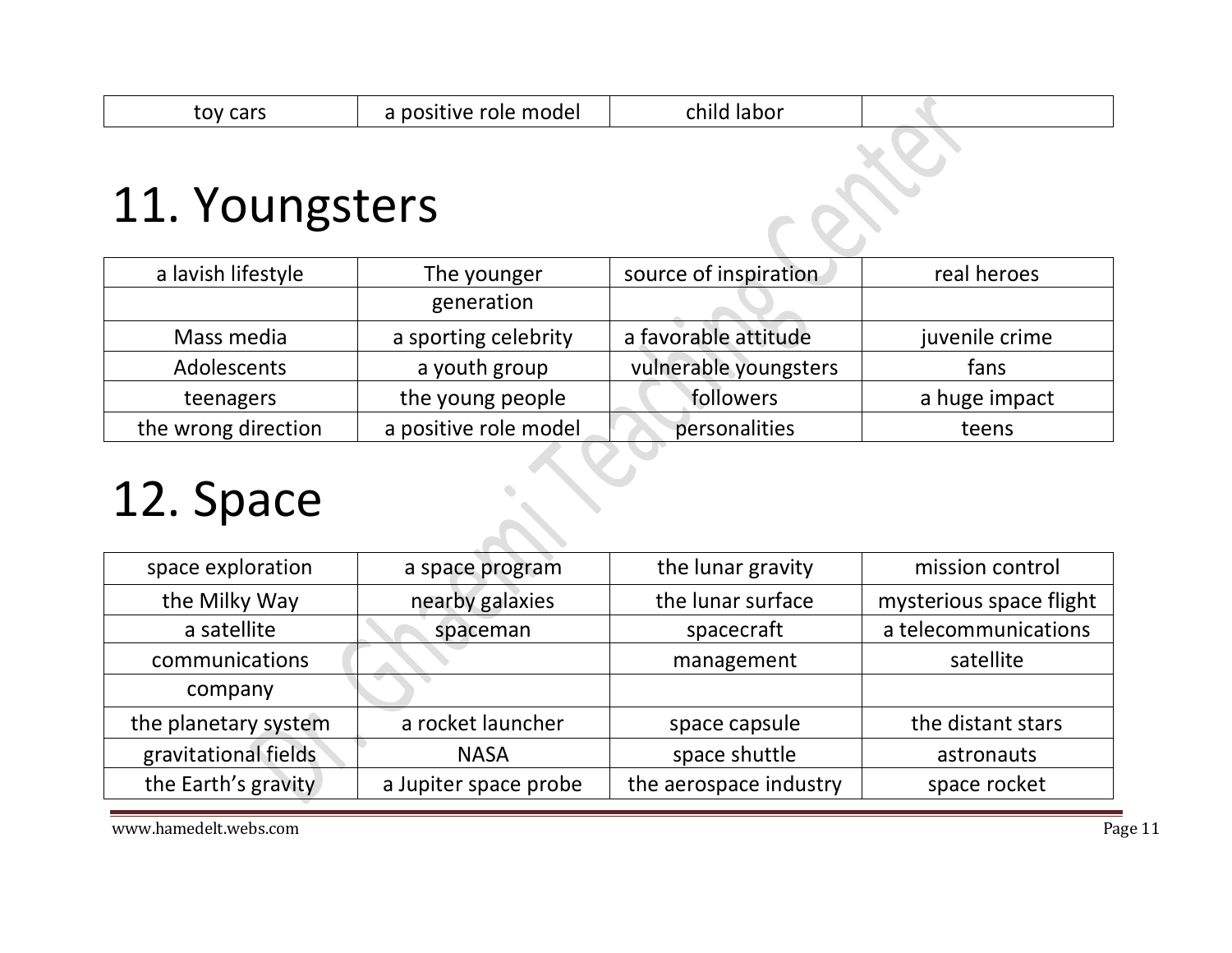# 13. Hometown/success

| the cultural        | major success         | professional    | beneficial side effects  |
|---------------------|-----------------------|-----------------|--------------------------|
| environment         |                       | performance     |                          |
| a residential area  | the living area       | domestic life   | wealthy neighborhood     |
| the local area      | a friendly            | remote places   | peaceful residential     |
|                     | neighborhood          |                 | neighborhood             |
| a remote area       | remarkable            | social contact  | quiet neighborhood       |
|                     | achievement           |                 |                          |
| urban areas         | slum housing          | local residents | a substantial migration  |
| social issues       | personal development  | good            | residential neighborhood |
|                     |                       | citizenship     |                          |
| personal growth     | internal migration    | social          | a remote region          |
|                     |                       | interaction     |                          |
| a major improvement | city residents        | a rural area    | a deprived area          |
| social life         | personal prosperity   | a slum area     | social problems          |
| childhood friends   | learning environment  | a metropolitan  | limited success          |
|                     |                       | area            |                          |
| powerful influence  | a range of facilities | social skills   | rural residents          |

www.hamedelt.webs.com Page 12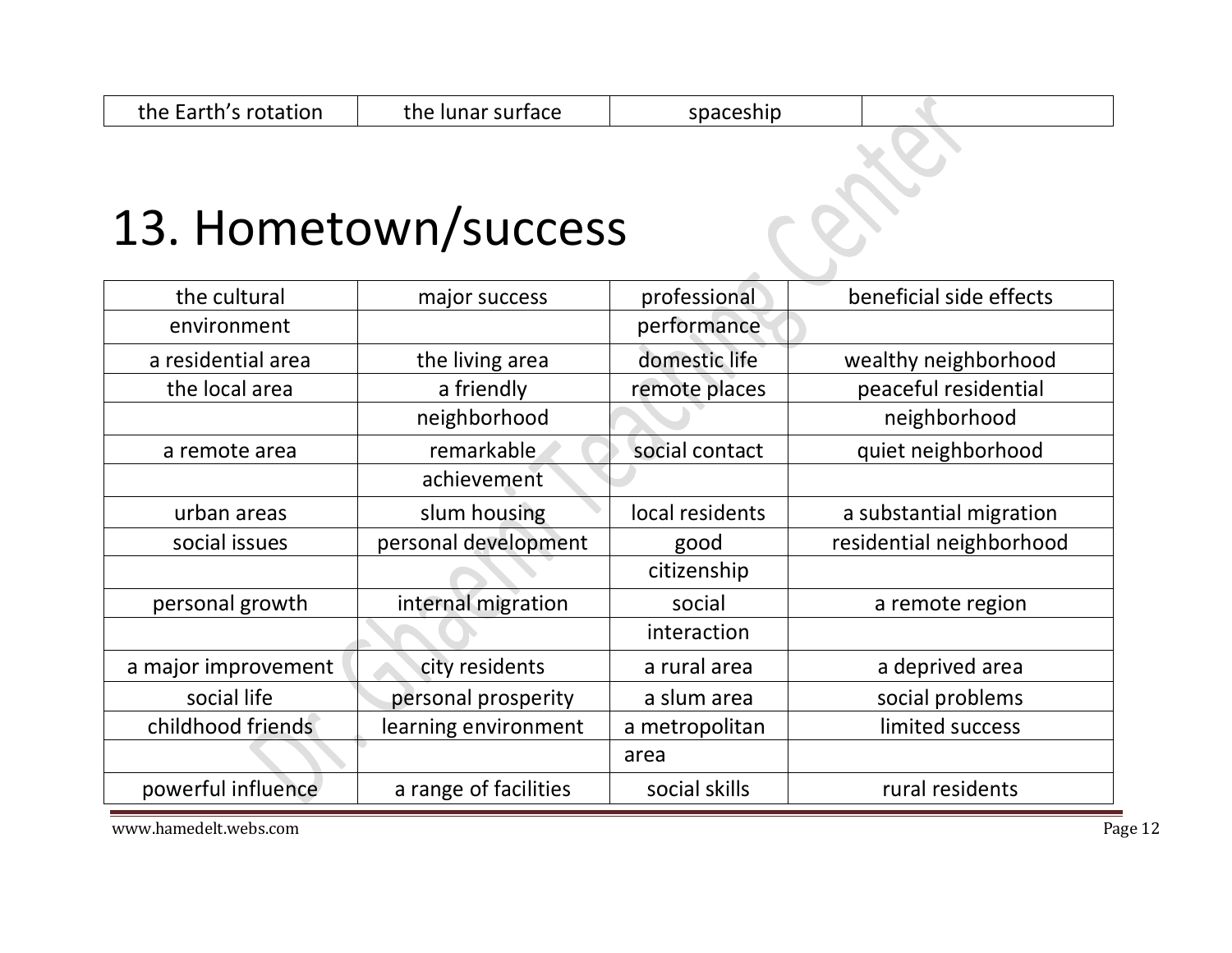# 14. Tourism

| hospitality           | national monument     | several different places  | the national heritage |
|-----------------------|-----------------------|---------------------------|-----------------------|
| tourism industry      | guest book            | the local language        | a cultural context    |
| ancient history       | holiday camp          | traveler                  | a summer holiday      |
| oral history          | the motel             | a natural leader          | national holiday      |
| a guided tour         | great museums         | modern archeology         | cultural values       |
| a place of pilgrimage | the cultural heritage | the tourist trade         | a hotel guest         |
| travel agency         | seasonal jobs         | the ancient civilizations | the historical        |
|                       |                       |                           | perspective           |
| valuable antiques     | foreign currency      | cultural differences      |                       |
| a holiday booking     | hotel accommodations  | cultural traditions       |                       |

# 15. Travel

| travelling expenses | foreign culture        | a foreign country | faraway places     |
|---------------------|------------------------|-------------------|--------------------|
| the travelling life | a multicultural        | foreign culture   | migration          |
|                     | community              |                   |                    |
| travelling schedule | multicultural society  | world tour        | a foreign language |
| railway travelling  | international visitors | native speakers   | a safe journey     |

www.hamedelt.webs.com Page 13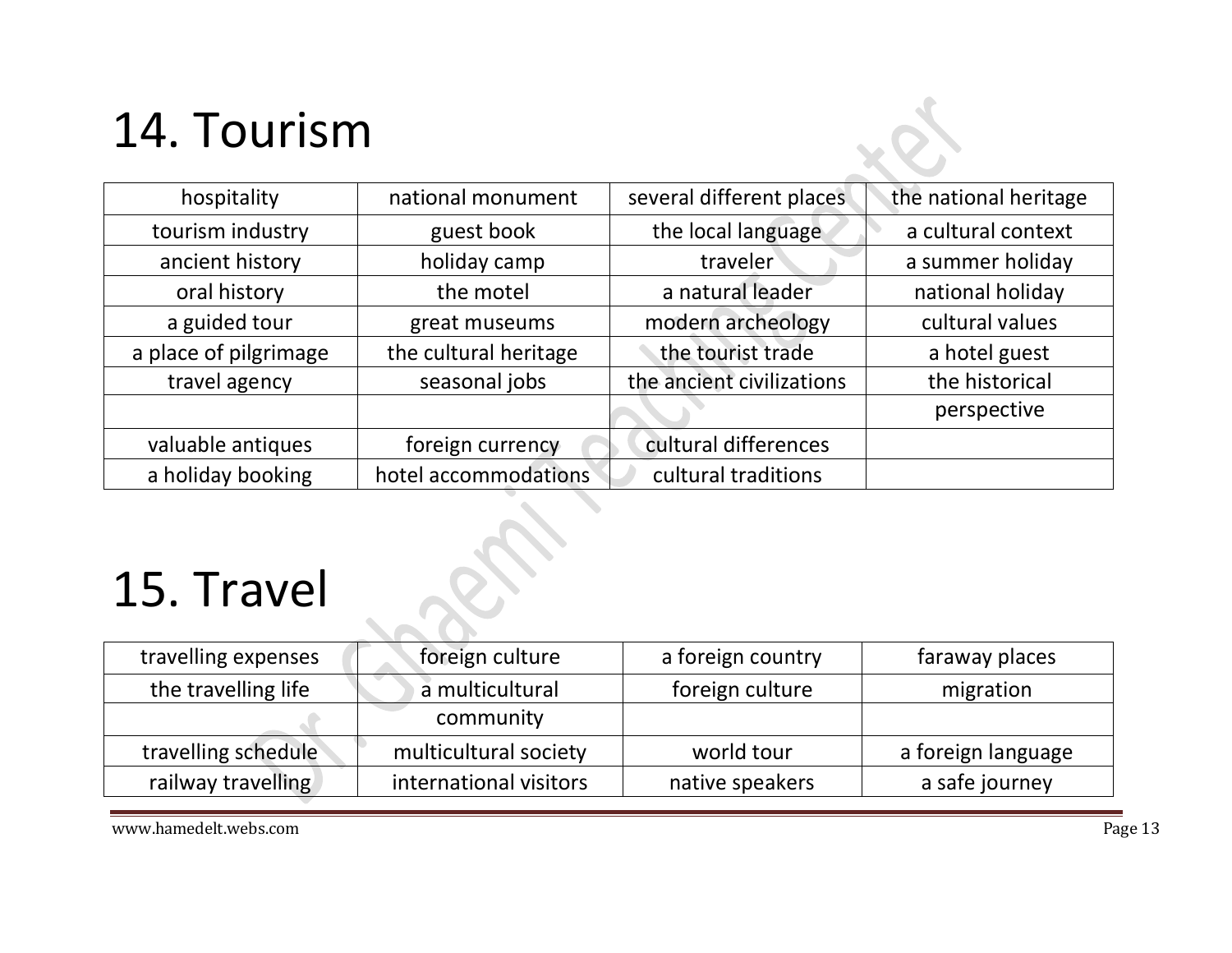| train journey  | a vivid picture | a school trip | travelers |
|----------------|-----------------|---------------|-----------|
| a long journey |                 |               |           |

#### 16. Immigrants

| a migrant worker       | another country       | economic migrants     | separation anxiety   |
|------------------------|-----------------------|-----------------------|----------------------|
| migrant laborer        | an influx of migrants | the political refugee | developed countries  |
| a migrant population   | migration             | homesick              | cultural differences |
| deep depression        | lifestyles            | permanent residents   | cultural diversity   |
| an immigrant community | citizenship           | homelands             | a different culture  |
| language skills        | a border area         | an illegal immigrant  |                      |

# 17. Xenophobia

| strong fear | refugee camps        | public hostility          | foreign culture |
|-------------|----------------------|---------------------------|-----------------|
| foreigners  | national security    | sufficient justifications | ethnic violence |
| nationalism | racial abuse         | the mental condition      | ethnocentrism   |
| patriotism  | strangers            | aversion therapy          |                 |
| racism      | xenophobic attitudes | racial discrimination     |                 |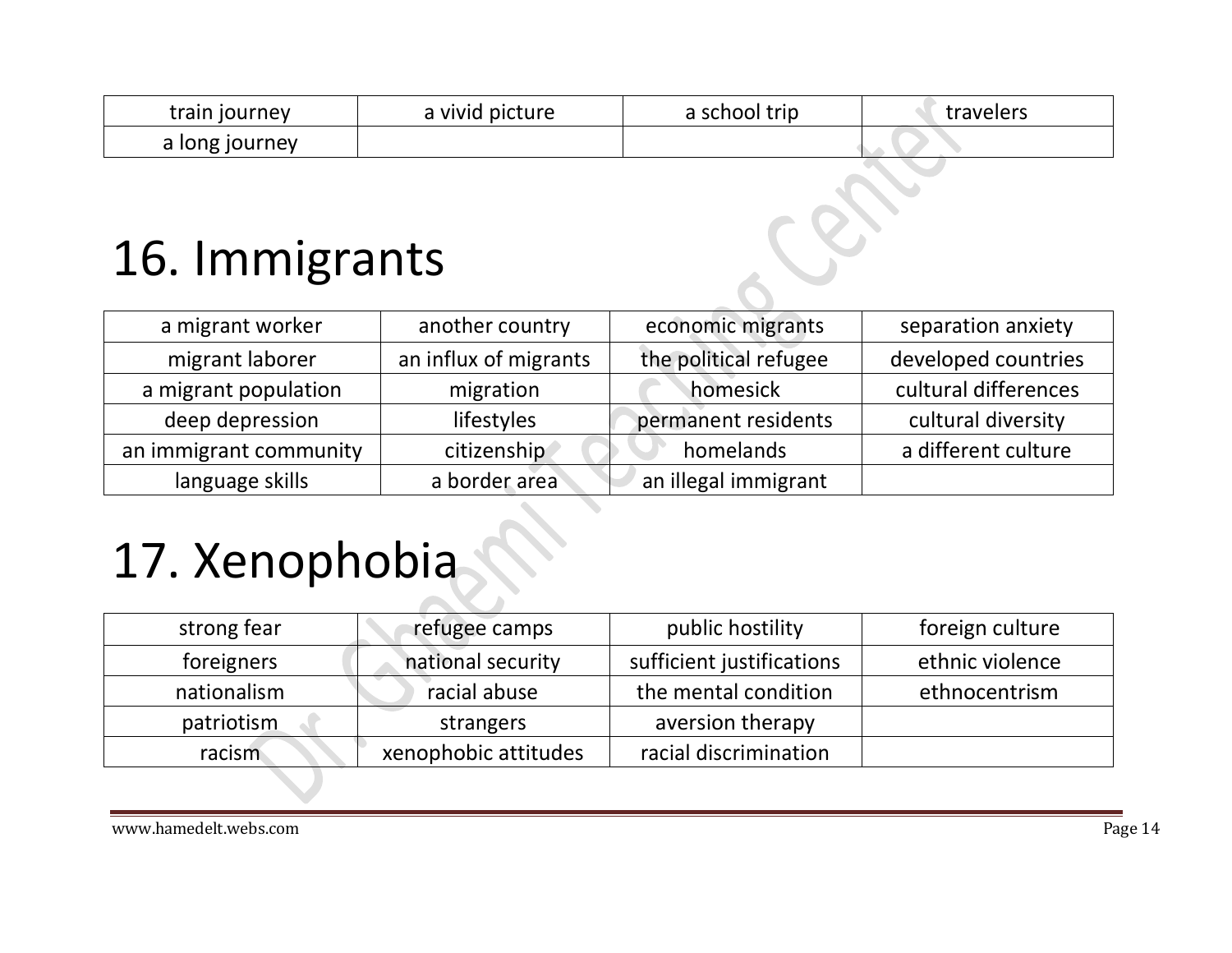#### 18. Mass media

| print media           | telephone network                         | a growing awareness      | a national newspaper |
|-----------------------|-------------------------------------------|--------------------------|----------------------|
| false information     | a local radio station                     | public awareness         | a daily newspaper    |
| bloggers              | the television news                       | a television reporter    | the tabloid          |
|                       |                                           |                          | newspapers           |
| computer software     | useful websites                           | the digital age          | a newspaper article  |
| a newspaper           | a computer network                        | a media campaign         | media campaign       |
| advertisement         |                                           |                          |                      |
|                       | broadcasting                              | an Internet user         | a piece of news      |
| an email message      | a young audience                          | an enthusiastic audience | computer data        |
| news headlines        | intelligent robots                        | a digital camera         | email address        |
| younger viewers       | the mass media                            | a computer user          | a source of          |
|                       |                                           |                          | information          |
| television channels   | Internet access                           | a computer hacker        | detailed information |
| video conferencing    | sending messages                          | networking software      | broadband connection |
| an Internet broadcast | Information                               | the telecommunications   | a new                |
|                       | revolution                                | industry                 | telecommunications   |
|                       |                                           |                          | system               |
| sheet of newspaper    | effective                                 | rapid progress           | a computer system    |
|                       | $\overline{\phantom{a}}$<br>communication |                          |                      |
| press reports         | radio signal                              | the latest information   |                      |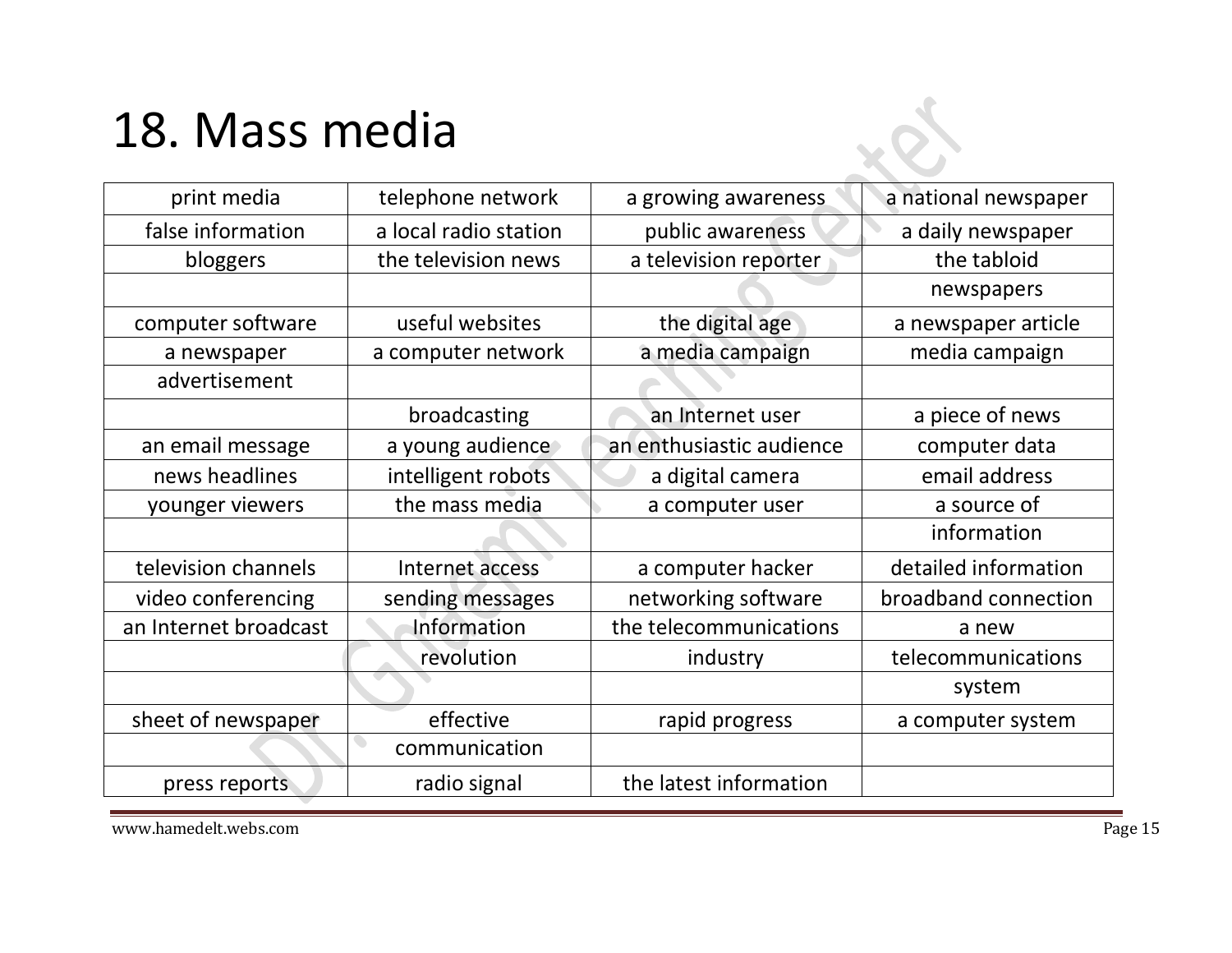| source of amusement | a lack of awareness | the necessary |  |
|---------------------|---------------------|---------------|--|
|                     |                     | information   |  |

#### 19. Advertisements

| TV advertisement    | the classified adverts | <b>Commercial messages</b> | traditional media    |
|---------------------|------------------------|----------------------------|----------------------|
| a propaganda tool   | marketing              | outdoor advertising        | the company products |
|                     | communication          |                            |                      |
| commercial business | sponsors               | the real world of          | shareholders         |
|                     |                        | commerce                   |                      |
| a major advertising | Commercial ads         | advertorials               | consumer goods       |
| campaign            |                        |                            |                      |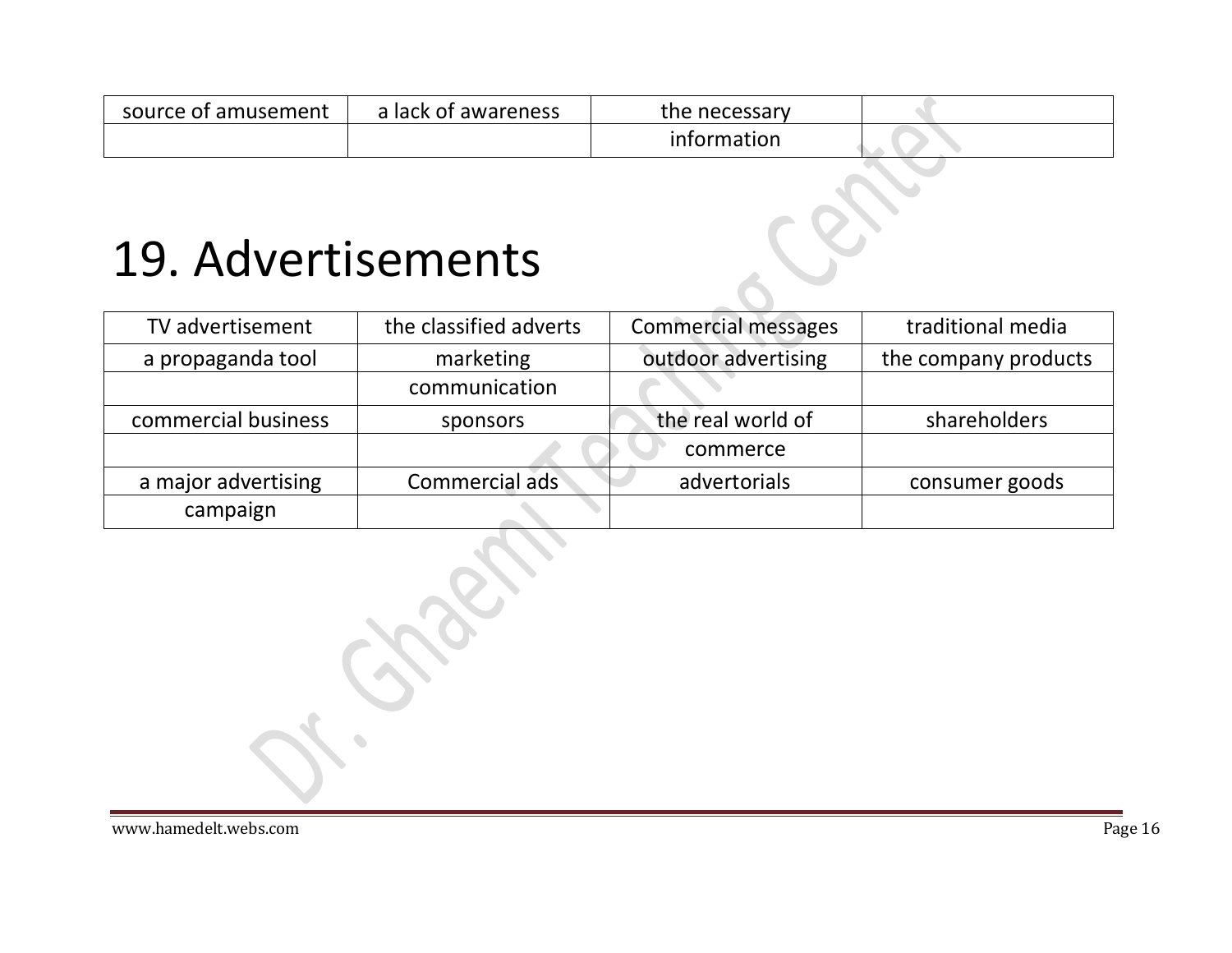# 20. Invention

| the latest technology | great achievement       | a major technological | a new initiative    |
|-----------------------|-------------------------|-----------------------|---------------------|
|                       |                         | advance               |                     |
| modern gadgets        | artificial intelligence | recent innovations    | some useful advice  |
| digital technology    | a computer expert       |                       | new computer        |
|                       |                         |                       | equipment           |
| an electronic device  | an important tool       | information           | modern conveniences |
|                       |                         | technology            |                     |
| a digital electronic  | practical applications  | the latest computer   | a clever device     |
| equipment             |                         | software              |                     |
| creative imagination  | an innovative design    | the computer industry | modern technology   |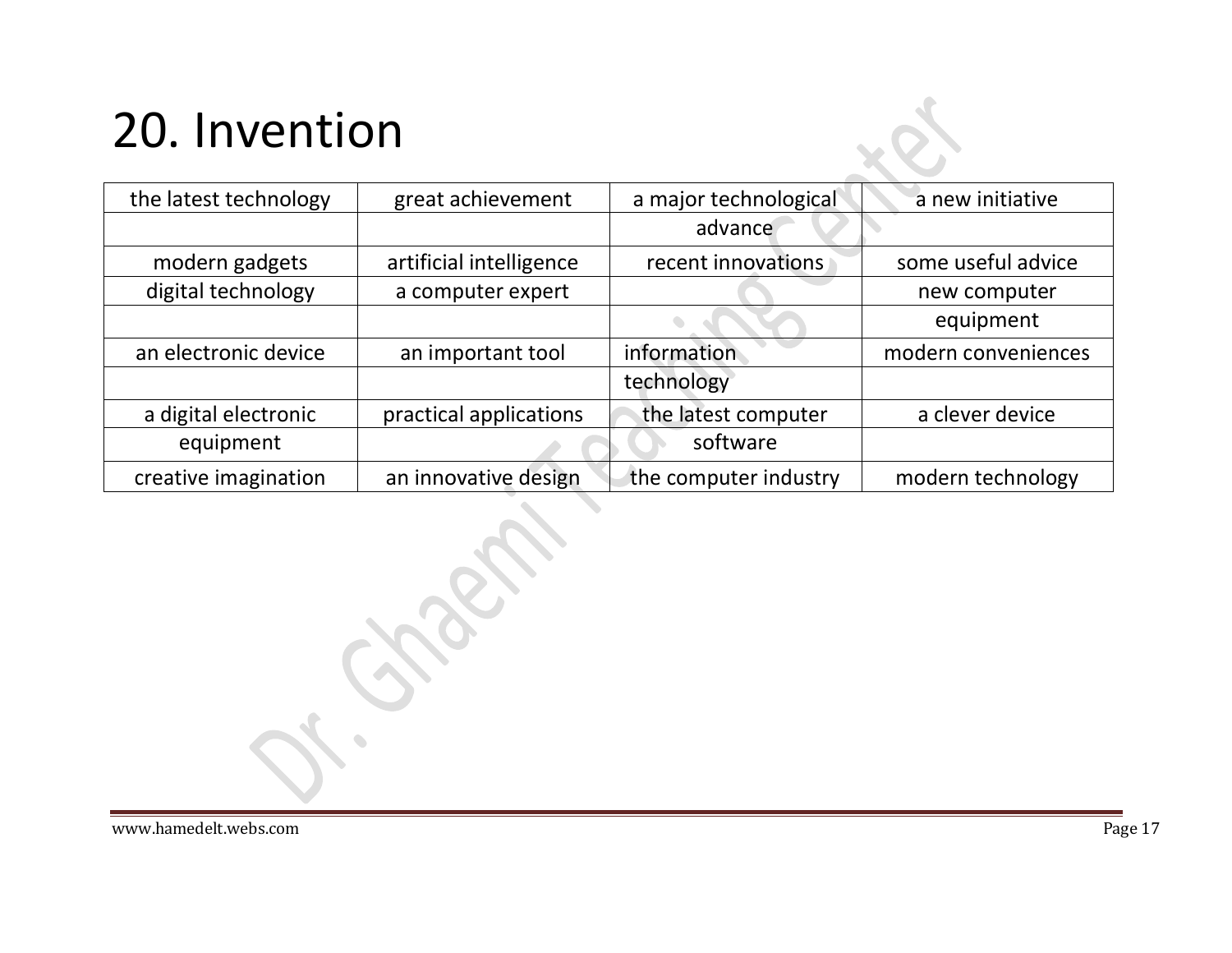# 21. Internet

| Internet surfers    | an email message    | computer users     | the Internet       |
|---------------------|---------------------|--------------------|--------------------|
|                     |                     |                    | infrastructure     |
| The online journal  | Wikipedia articles  | Smart phone        | digital newspapers |
| modern conveniences | computer networking | a computer screen  | easy access        |
| a link to a website | information         | a computer network | download           |
|                     | technology          |                    |                    |

O.

#### 22. Routine

| a familiar routine   | outdoor activities | ideal conditions        | personal habits       |
|----------------------|--------------------|-------------------------|-----------------------|
| a healthy lifestyle  | human behavior     | all afternoon           | routine work          |
| eating habits        | timetable          | a variation             | an active lifestyle   |
| daily life           | busy schedule      | the constant repetition | a sedentary lifestyle |
| patterns of behavior | agendas            | a little sleep          | a stressful lifestyle |
| the comfort zone     | timeline           | a varied diet           | a busy lifestyle      |
| everyday life        | a detailed plan    | a particular time       | a very busy schedule  |
| breakfast time.      | daily exercise     | a simple lifestyle      |                       |
| everyday             | a complete rest    | a comfortable lifestyle |                       |
| improvements         |                    |                         |                       |

www.hamedelt.webs.com Page 18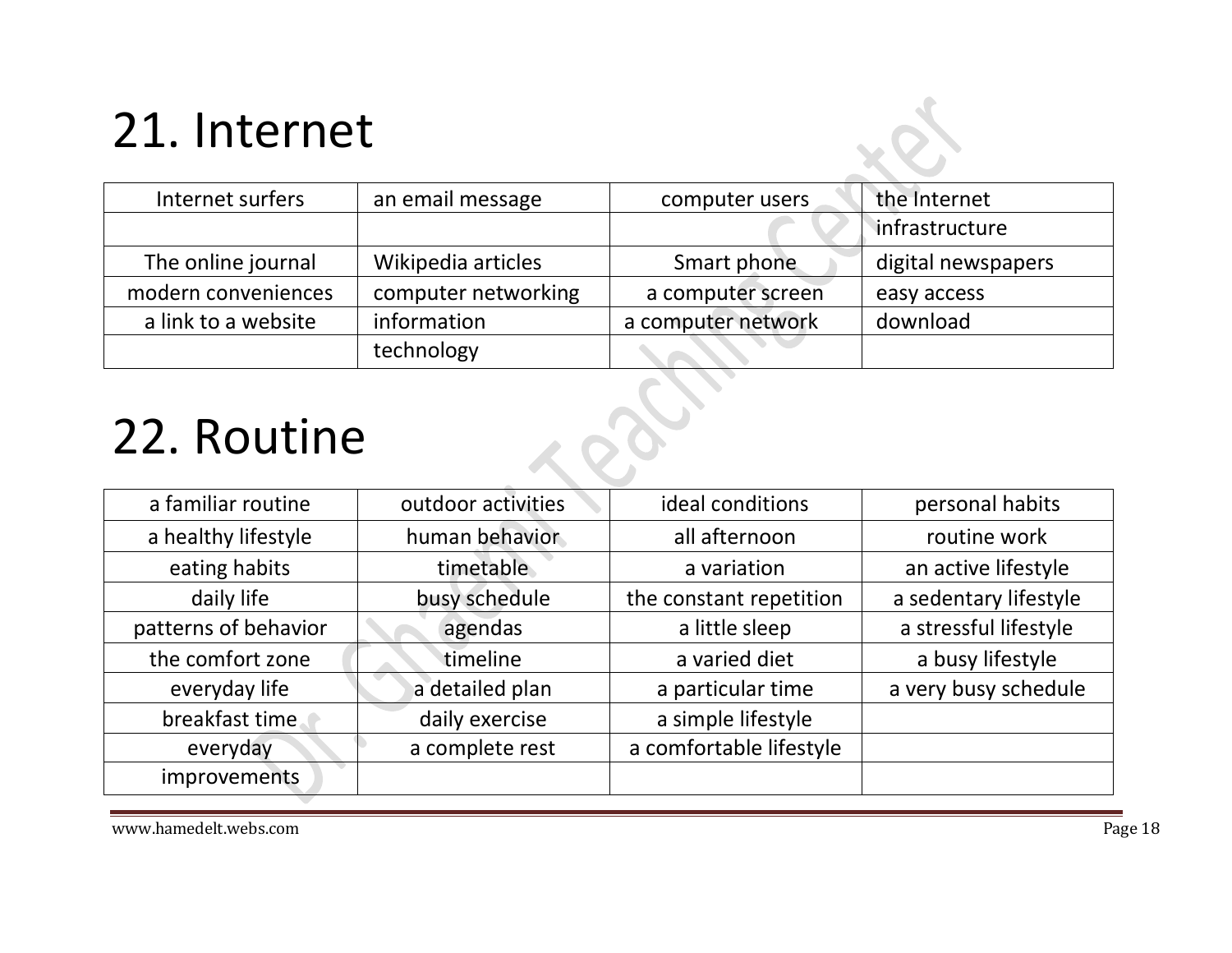| 23. Marriage            |                        |                      |                         |
|-------------------------|------------------------|----------------------|-------------------------|
| a successful marriage   | marital breakdown      | a painful divorce    | a lifestyle change      |
| personal responsibility | marital problems       | monogamy             | Some married couples    |
| a stressful lifestyle   | emotional response     | polygamy             | stressful circumstances |
| close relatives         | financial difficulties | bigamy               | a long-term             |
|                         |                        |                      | relationship            |
| marriage partner        | financial support      | full responsibility  | emotional support       |
| married life            | living standards       | a newly married      | suitable husband        |
|                         |                        | couple               |                         |
| unmarried females       | household              | polygamous societies | family relationships    |
|                         | expenditure            |                      |                         |
| a dependent wife        | a lovely couple        | family breakdown     | spouse                  |
| wives                   | Housewife/             | emotional maturity   | household income        |
|                         | housewives             |                      |                         |
| separation              | great happiness        | a highly emotional   |                         |
|                         |                        | issue                |                         |
| friendly relationship   | low-income families    | a deeply satisfying  |                         |
|                         |                        | feeling              |                         |

leisure activities and in the old routine the old routine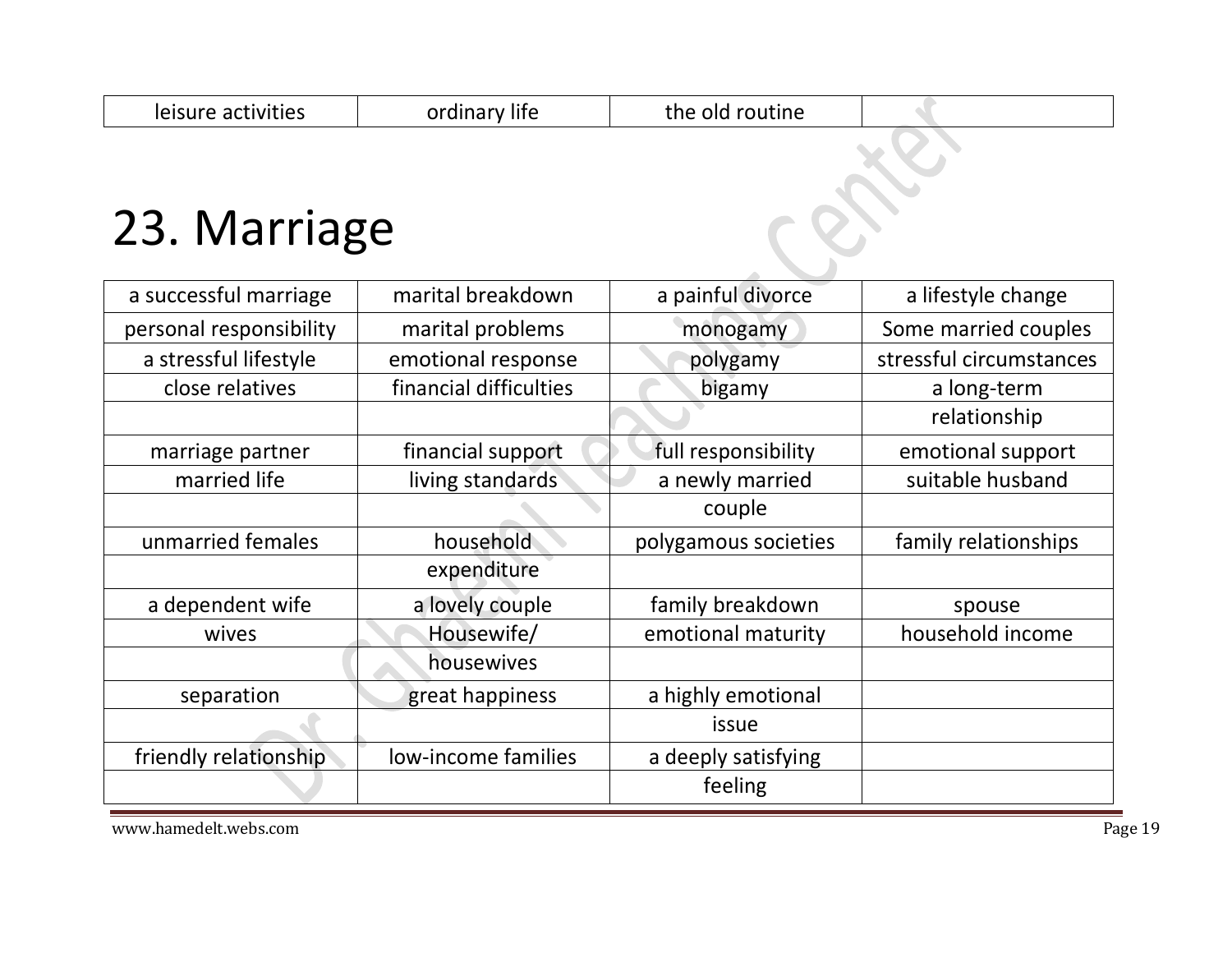# 24. Euthanasia

| the deliberate killing | life-saving           | chronically ill     | ill effects            |
|------------------------|-----------------------|---------------------|------------------------|
| mercy killing          | a deep coma           | seriously ill       | hospital treatment     |
| the brutal murder      | serious diseases      | the cost of medical | injured people         |
|                        |                       | treatment           |                        |
| dying wish             | fatal diseases        | a lengthy period of | the medical profession |
|                        |                       | care                | doctors                |
| tragic death           | a chronic disease     | nursing home        | the hospital sector    |
| violent death          | the symptoms of a     | sickness            | cancerous cells        |
|                        | disease               |                     |                        |
| the death rate         | medical care          | patient care        | lung cancer            |
| a death threat         | health care           | hospital care       | the greater longevity  |
| a painless death       | a voluntary agreement | human suffering     | a rescue team          |

 $\bullet$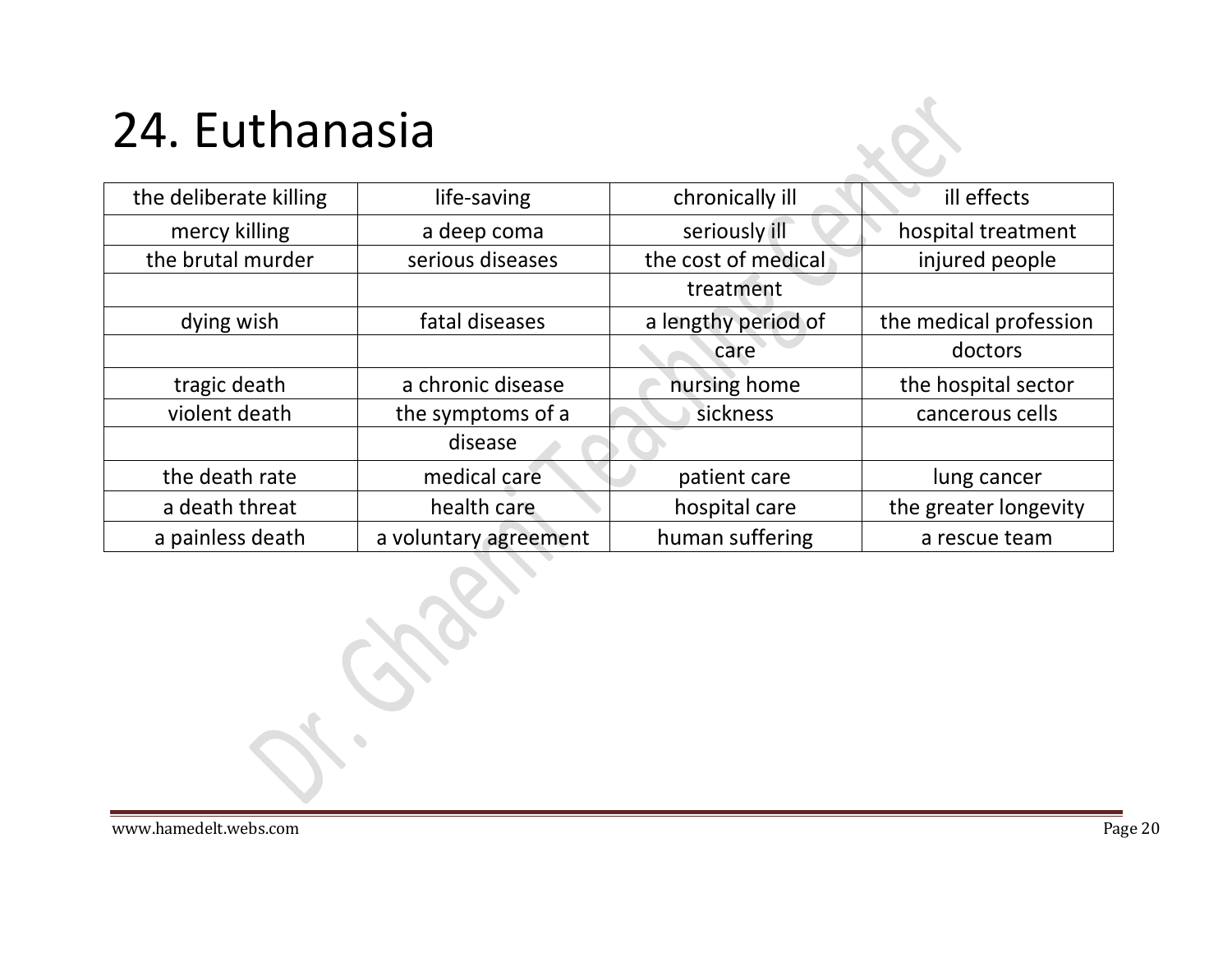# 25. Sports

| 25. Sports             |                       |                         |                              |
|------------------------|-----------------------|-------------------------|------------------------------|
| an extreme sport       | mountain climbing     | a football field        | a very amateur               |
|                        |                       |                         | performance                  |
| Adventurous sports     | a dangerous opponent  | A naturally gifted      | groups of football fans      |
|                        |                       | sportswoman             |                              |
| a sports event         | a wrestling match     | the greatest            | a rugby match                |
|                        |                       | sportswomen             |                              |
| sports equipment       | the team captain      | severe damage           | archery tournaments          |
| a sports center        | an Olympic silver     | competitive sport       | a semi-final match           |
|                        | medal                 |                         |                              |
| the Olympic Stadium    | physical fitness      | an active participant   | parkour                      |
| a football club        | dangerous situation   | a professional wrestler | a gymnastics display         |
| a basketball player    | a national hero       | a football league       | scuba diving                 |
| the swimming pool      | physical damage       | tournament              | exciting adventure           |
| a sports injury        | a very keen sportsman | sporting heroes         | defeat an opponent           |
|                        |                       |                         |                              |
| a professional athlete | match referee         | injury problems         | strong competition           |
| head coach             | physical exercise     | local sports club       | <b>International Stadium</b> |
| Spectators             | physical challenges   |                         |                              |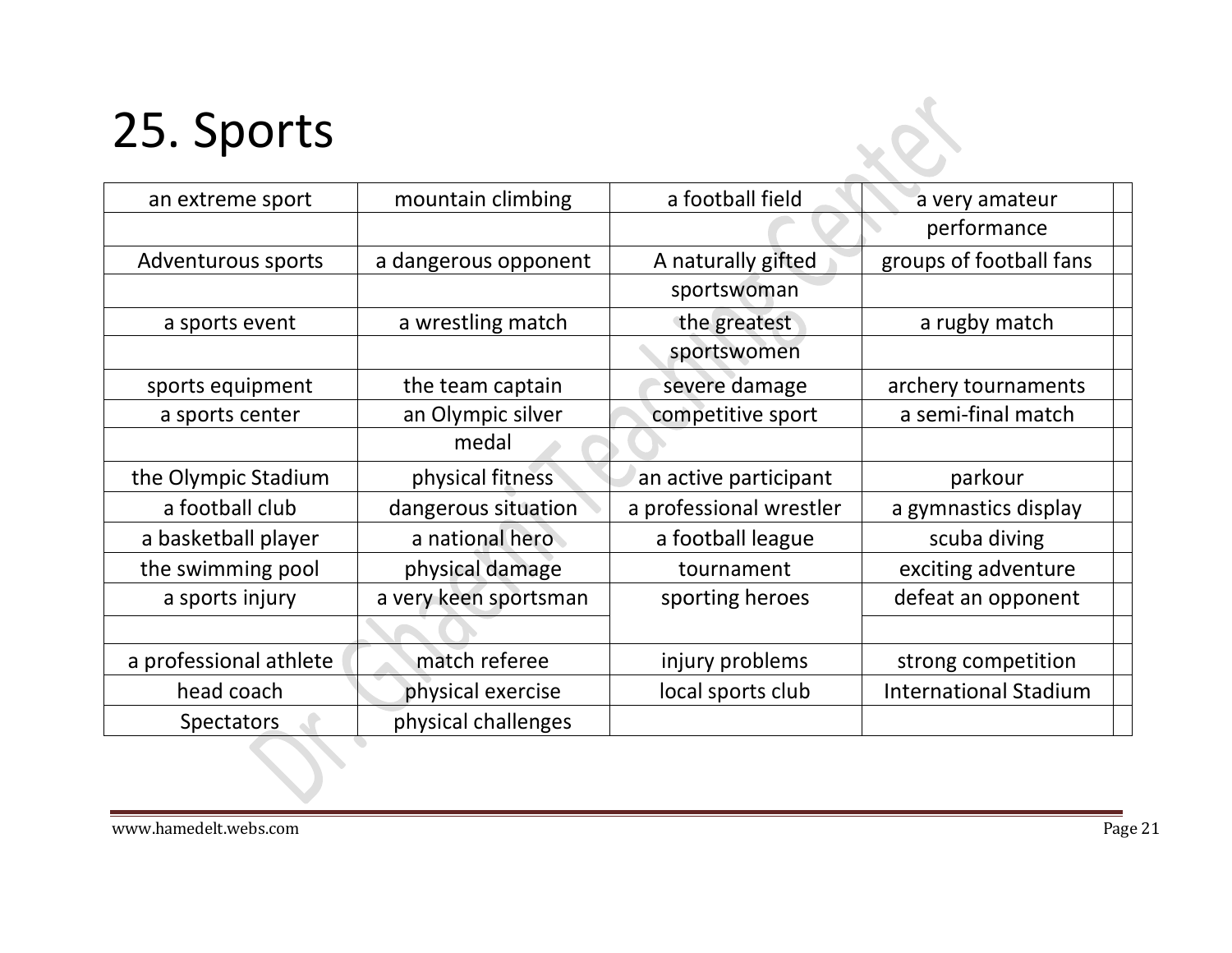# 26. Shop

| consumer electronics | export goods        | Shopping center      | a candy wrapper      |
|----------------------|---------------------|----------------------|----------------------|
| products             |                     |                      |                      |
| a huge shopping mall | a special discount  | mass production      | eye-catching designs |
| a commodity market   | a popular brand     | plastic packaging    | A competitive market |
| commodity prices     | a quick sale        | packet               | consumer goods       |
| an important         | extra cost          | Online shopping      | raw materials        |
| commodity            |                     |                      |                      |
| the economic system  | international trade | economic prosperity  | industrial goods     |
| Window shopping      | business activities | a satisfied customer | a bargain price      |
| electrical goods     | spending money      | a business customer  | a buyer's market     |
| local bazaar         | the daily purchase  | <b>Necessities</b>   | trading profits      |
| prospective buyer    | shopkeeper          | Internet shopping    |                      |
| consumer products    | a shopping list     | Food shopping        |                      |
| A cash budget        | customer service    | a fair price         |                      |

 $\bullet$ 

 $\mathbf{Q}$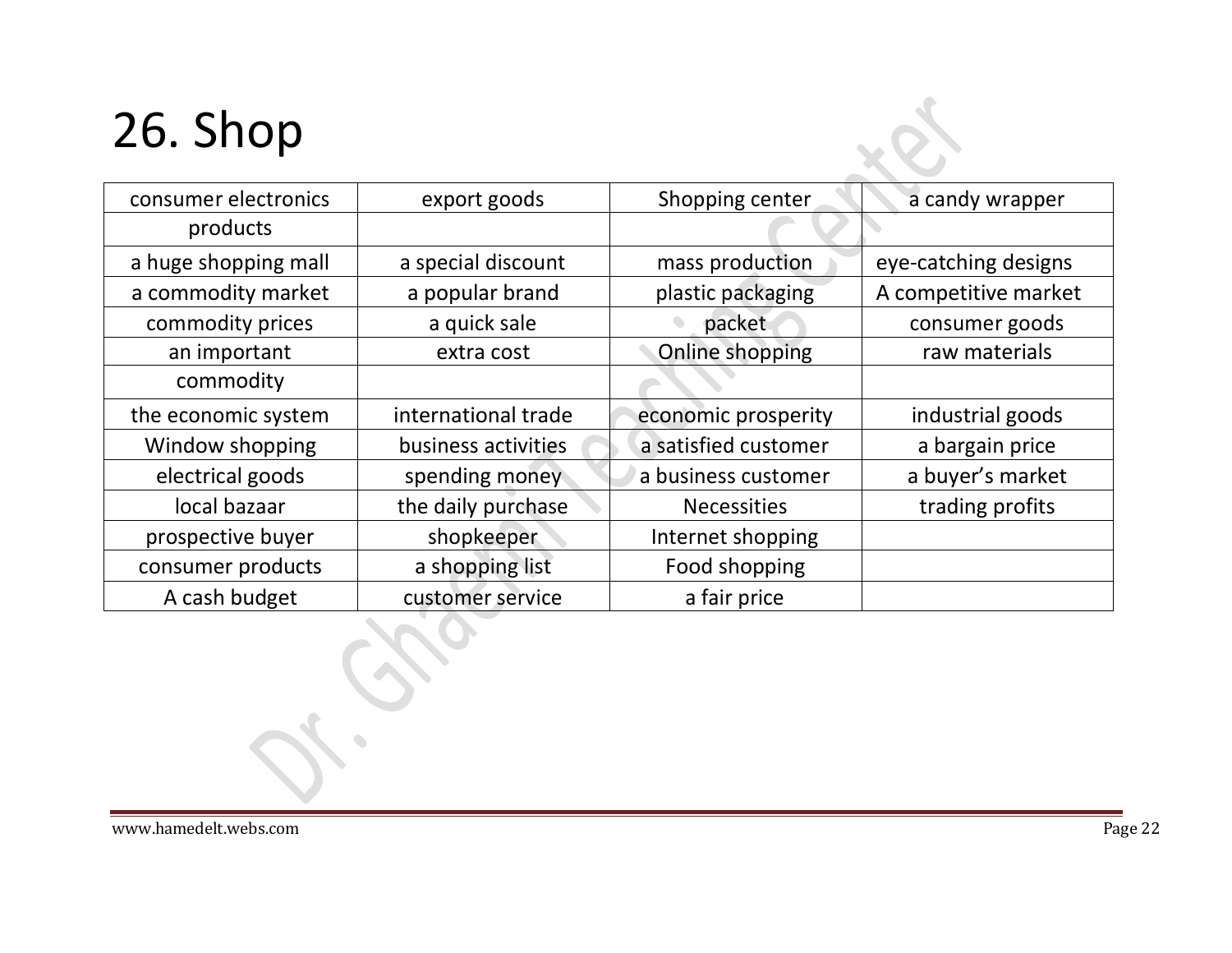# 27. Job

| employees' motivation | colleague               | the shared             | the occupational     |
|-----------------------|-------------------------|------------------------|----------------------|
|                       |                         | participation          | structure            |
| low-paid workers      | efficient management    | a clever idea          | employment           |
|                       |                         |                        | opportunities        |
| dangerous work        | the World Trade         | serious competition    | temporary staff      |
|                       | Organization            |                        |                      |
| a successful career   | effective communication | a practical suggestion | a skilled craft      |
| human resources       | a highly profitable     | the corporate          | a substantial profit |
|                       | business                | hierarchy              |                      |
| job satisfaction      | hard-working employees  | a casual worker        | permanent            |
|                       |                         |                        | employment           |
| Leadership role       | average earnings        | local entrepreneurs    | senior staff         |
| full-time employment  | a team leader           | a retired employee     | qualified staff      |
| meticulous planning   | Output                  | annual earnings        | casual labor         |
| the different         | a staff meeting         | seasonal workers       | a trustworthy guide  |
| viewpoints            |                         |                        |                      |
| strong opinions       | regular feedback        | high unemployment      | an unskilled worker  |
| a company director    | considerable experience | a professional career  | workaholics          |
|                       | an important            | financial rewards      | paid employment      |
|                       | engagement              |                        |                      |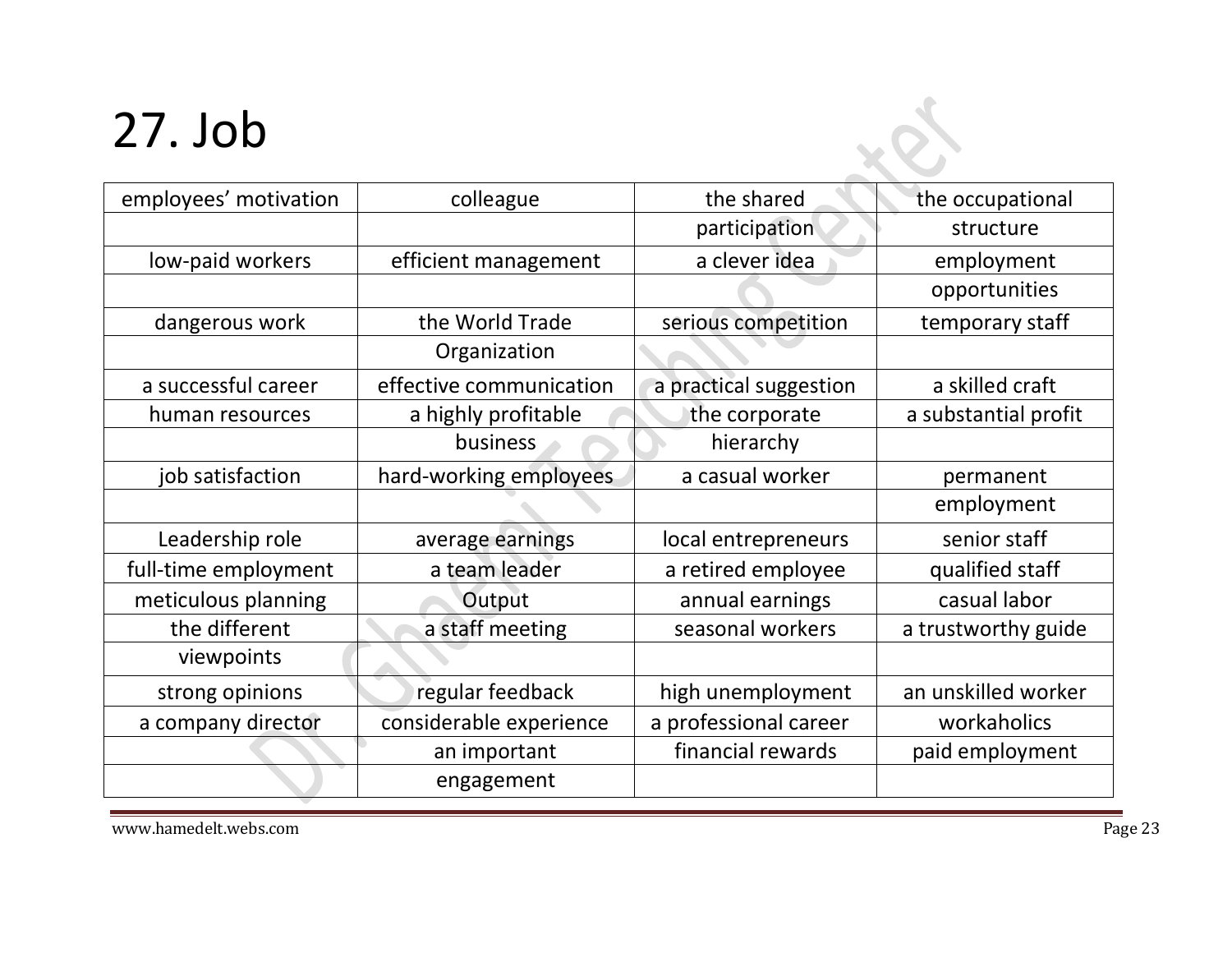| employee involvement | an important decision | a job offer | professional          |
|----------------------|-----------------------|-------------|-----------------------|
|                      |                       |             | <b>qualifications</b> |

#### 28. War

| peaceful purposes | victims of racial   | a terrorist attack | military technology  |
|-------------------|---------------------|--------------------|----------------------|
|                   | attacks             |                    |                      |
| military success  | peaceful solution   | a military victory | Military expenditure |
| a military threat | peaceful purposes   | racist violence    | the war against      |
|                   |                     |                    | terrorism            |
| an atomic bomb    | armed conflicts     | terror             | armed conflicts      |
| nuclear weapons   | the nuclear program | rescue mission     | violent conflict     |
| a bomb attack     | innocent civilians  | political conflict |                      |

 $\begin{array}{c} \bullet \\ \bullet \end{array}$